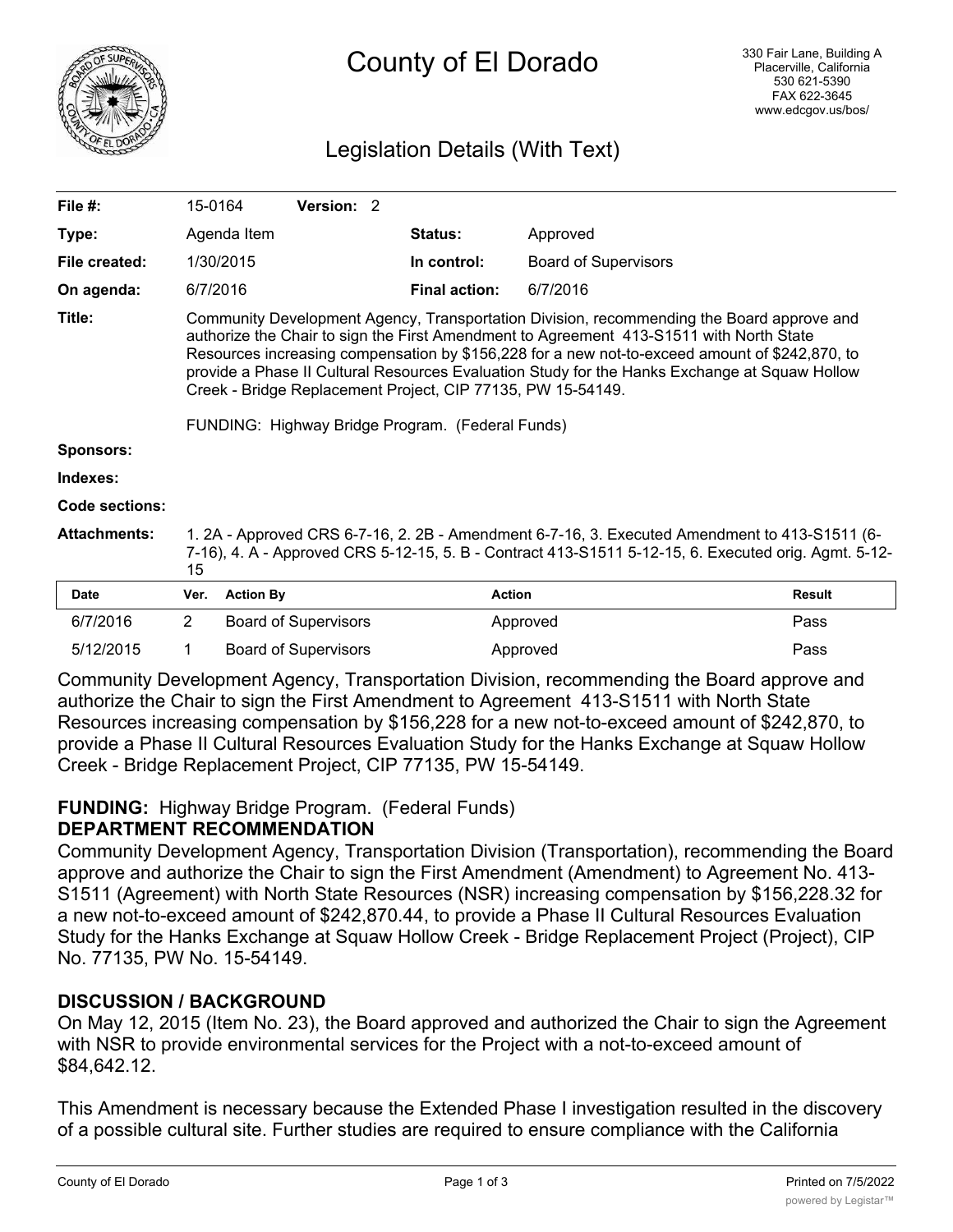Environmental Quality Act and the National Environmental Policy Act. A Phase II Cultural Resources Evaluation Study is conducted when an archaeological survey or Extended Phase I investigation results in the discovery of archaeological deposits that may potentially be eligible for listing on the National Register of Historic Places (NRHP). In order to determine if the identified deposit is eligible for NRHP listing, the California Department of Transportation (Caltrans) requires excavations beyond those conducted under the Extended Phase I requirements. Features and artifacts noted and/or recovered by the excavations must be recorded, analyzed, and documented in an Archaeological Evaluation Report for Caltrans review. NSR will coordinate with Transportation and Caltrans to complete the additional cultural investigations and documentation as necessary to evaluate the cultural resources and comply with Caltrans environmental guidelines and consultation guidelines required under the NRHP.

The proposed Amendment includes approximately \$50,000 to perform the Phase II work. The proposed Amendment also includes approximately \$106,000 to perform work that could be required based on the results of the evaluation described above. For example, if the results of the evaluation indicate that the archaeological deposits constitute a "historic property" (a cultural resource listed or recommended eligible for listing on the NRHP) and this deposit cannot be avoided through Project redesign, extensive recordation efforts may be necessary. Additional documentation and coordination with Caltrans, the County, and Native American tribes could also be needed, depending on the evaluation results.

## **ALTERNATIVES**

The Board could choose to cancel the Project. However, the Board approved the Project previously and the County might have to refund monies already spent to the Highway Bridge Program.

### **OTHER DEPARTMENT / AGENCY INVOLVEMENT**

The proposed Amendment has been approved by County Counsel and Risk Management.

### **CAO RECOMMENDATION**

Chief Administrative Office concurs with staff's recommendations.

### **FINANCIAL IMPACT**

Funding for the Agreement will be provided by the Highway Bridge Program. The Project is included in Transportation's 2015 CIP which was adopted by the Board on June 16, 2015 (Item No. 40). There is adequate capacity in the Project's planning and environmental budget to fund the proposed Amendment; therefore a budget transfer will not be required.

### **CLERK OF THE BOARD FOLLOW UP ACTIONS**

1) The Clerk of the Board will obtain the Board Chair's signature on two (2) copies of the proposed First Amendment.

2) The Clerk of the Board will return one (1) of the signed copies of the First Amendment to Sandra Ewert, Community Development Agency, Administration and Finance Division, Contracts and Procurement Unit for further processing.

### **STRATEGIC PLAN COMPONENT**

**Infrastructure**